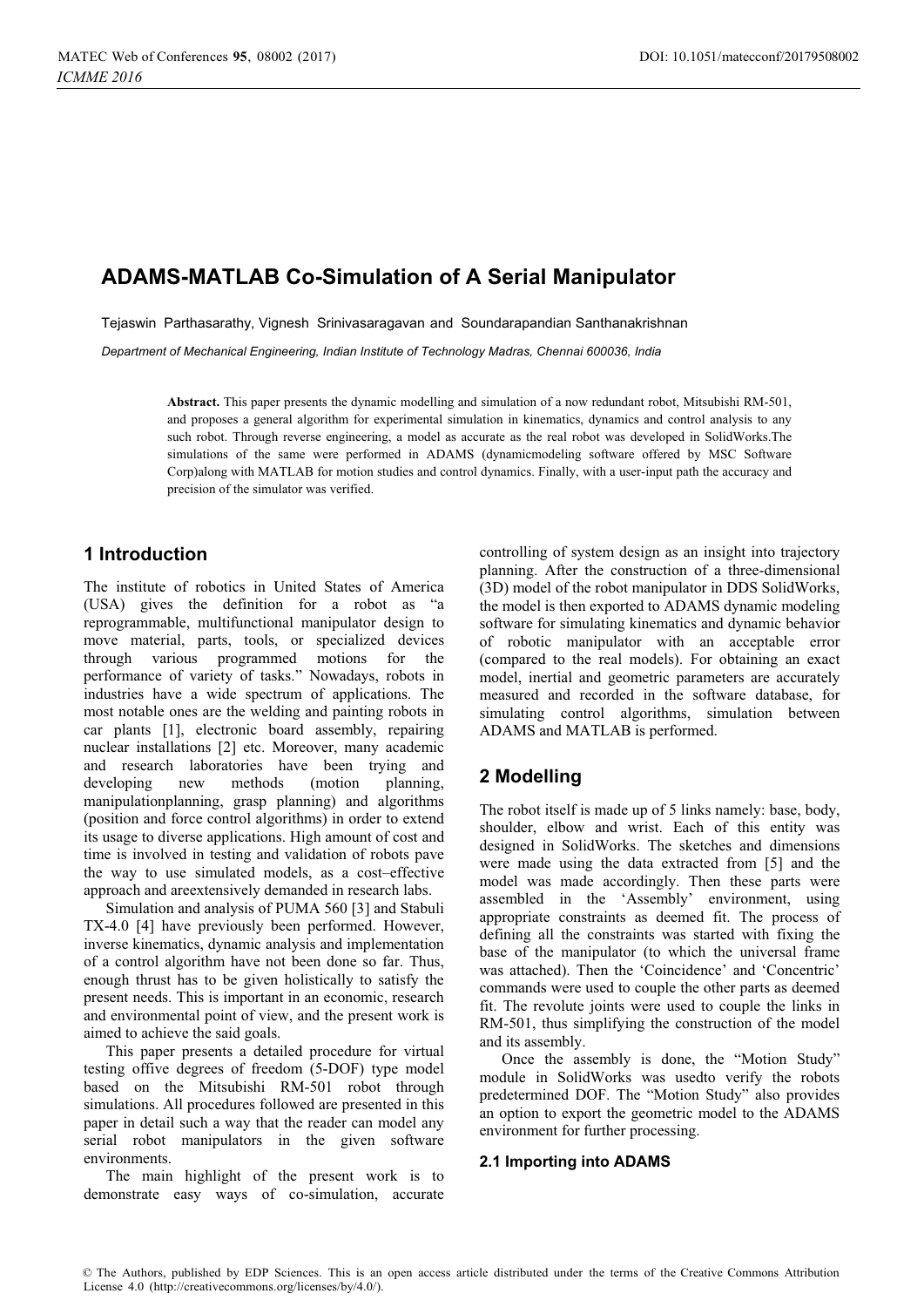ADAMS software was used for the dynamic analysis of the robot model. The basic pre-requisites includes geometric correctness and the validity of constraints were done in SolidWorks. The material of the robot parts (as this determines the mass and other basic dynamic parameters) is equally significant as observed during reverse engineering (RE). Once this is done in SolidWorks the "Motion Study" itself is capable of exporting these details along with the geometric model to ADAMS. Verification of the coherence in inertial parameters can be confirmed in both ADAMS and SolidWorks platforms (Table 1).

| Link            | n (kg) | $\int_{xx}$ x $10^{-3}$<br>kg.m <sup>2</sup> | $I_{yy}$ x $10^{-3}$<br>(kg.m <sup>2</sup> ) | $\, \times 10^{-3}$<br>$\text{(kg.m}^2)$ |
|-----------------|--------|----------------------------------------------|----------------------------------------------|------------------------------------------|
| Base            | NA     | NA                                           | NA                                           | NA                                       |
| Body            | 2.627  | 22.218                                       | 69.890                                       | 61.674                                   |
| Shoulder        | 4.875  | 551.141                                      | 123.225                                      | 73.646                                   |
| Elbow           | 1.839  | 7.152                                        | 7.152                                        | 5.399                                    |
| Wrist           | 1.202  | 0.834                                        | 0.887                                        | 0.952                                    |
| End<br>Effector | 0.185  | 0.078                                        | 0.078                                        | 0.033                                    |

**Table 1.** Inertial parameters of RM-501

\*m is the mass of each link

\*\*I is the Moment of Inertia about the parts Centre of Mass (CoM)

\*\*\* *x,y,zare* defined according to the local (not fixed) coordinate system attached to each and every part

The motion in ADAMS can be given in two different ways. The first one involves providing the direct motion of the joint (in terms of angular displacement/velocity/acceleration) in SolidWorks Motion Manager and importing it to ADAMS. This ensures that the same motion is replicated in ADAMS and later it can be changed according to the needs. The other way is fundamentally cumbersome but more practical, which involves the user giving the necessary joint torques so that the end effector follows the desired path. This involves using the V\_TORQUE option in ADAMS in each and every joint, which essentially creates a 3D torque vector. Non-zero values were then filled in for the Z-direction component in each V\_TORQUE, while the other two components were made zero as practical actuation was done by using individual servo motors for a joint. The servo motors can provide torque only in one direction. It was noted that chain drives and gear systems should also be incorporated into the model. It was done manually, while defining the parameters of the individual motors. This paper illustrates the second approach, which involves computing the torque (and hence power) required.

# **3 Kinematic Analysis**

Kinematic analysis in a broad sense involves both forward and inverse kinematics. Emphasis should be given equally for both as they directly determines the joint torques and other related parameters in order to make the end effector of the robot to precisely follow a pre-defined path. The coordinate's representation [6] and

the modified Denavit-Hartenberg parameters are shown in Figure 1 and Table 2, respectively.



**Figure 1**. The assembled model of the Mitsubishi RM 501, with the attached frames and coordinate systems

**Table 2.** Denavit-hartenberg parameters of RM-501

| Link<br>(i)     | $\alpha_{i-1}$ | $a_{i-1}$ | $d_{i-1}$    | $\theta_{i+1}$  |
|-----------------|----------------|-----------|--------------|-----------------|
| Base            | $\mathbf{0}$   | $\theta$  | $\mathbf{0}$ | $\theta_1$      |
| Body            | 90             | $\theta$  | $\theta$     | $\theta_2$      |
| Shoulder        | $\mathbf{0}$   | 220       | $\mathbf{0}$ | $\theta_3$      |
| Elbow           | $\mathbf{0}$   | 160       | $\mathbf{0}$ | $90 + \theta_4$ |
| Wrist           | 90             | $\theta$  | $\mathbf{0}$ | $\theta$ 5      |
| End<br>Effector | $\mathbf{0}$   | $\theta$  | 137          | 0               |



**Figure 2**. State of the home position of the robotic arm in the ADAMS environment

Care must be taken while importing the CAD model of the robot into ADAMS. The position of joints must eithercorrespond with the default 'Home' position (Figure 2) or a state where all the initial joint parameters, namely the five joint angles are known. Throughout this paper the positive direction of rotation is compatible with the right handed direction of Z axis.

 Quintessential to any kinematic calculations are transformation matrices and there are six of them (one for each degree of freedom and one for the end-effector orientation).In this context, one each from the previous coordinate system to the next. Transformation matrices provide complete information about the frames. The information includes the orientation and position of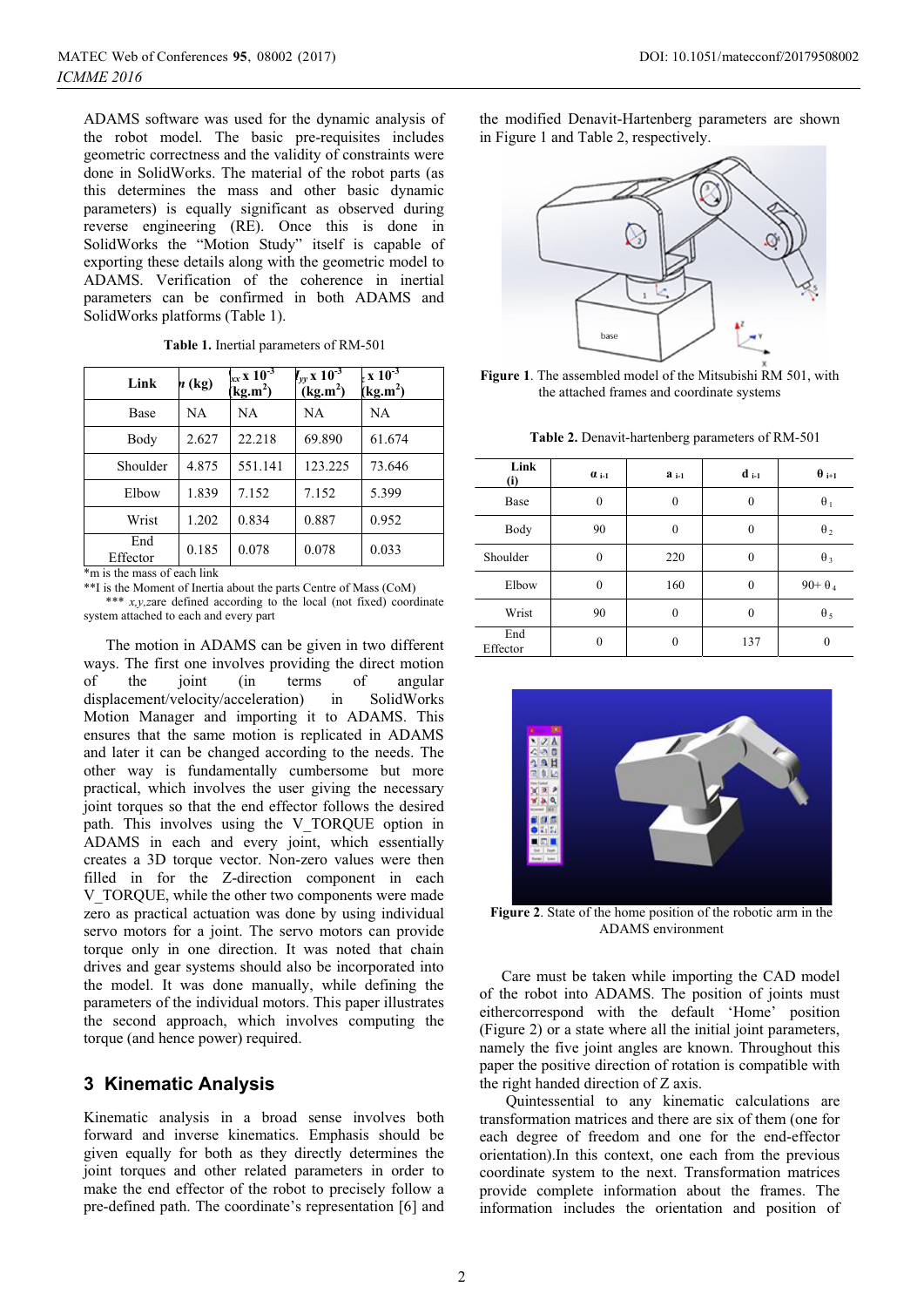frames, along with information on any vector of a particular frame, if that vector is viewed from some other frame. Transformation matrices for RM 501 are elaborated in next section.

#### **3.1 Forward kinematics**

Given the set of joint angles  $(\theta_i)$  at any instance, the forward kinematics is simple, as the basic equations of forward kinematics easily determines the end-effector position and orientation. The modified Denavit - Hartenberg (DH) convention and methodology was used to derive the kinematics.

The following convention was followed:  $(x_0, y_0, z_0)$  to (*x4, y4, z4*) represent the local coordinate frames at the five joints respectively, (*x5, y5, z5*) represented the local coordinate frame at the end-effector, α, γ and θ are the rotation angles about *x*, *y*, and *z* axis respectively. The base local coordinate frame  $(x_0, y_0, z_0)$  overlapped with the global coordinate system  $(X, Y, Z)$  as it was attached to the base frame.

Based on the DH convention, the transformation

$$
{}^{i-i}_{i}T = \begin{bmatrix} c\theta_i & -s\theta_i & 0 & a_{i-1} \\ s\theta_i c\alpha_{i-1} & c\theta_i c\alpha_{i-1} & -s\alpha_{i-1} & -s\alpha_{i-1}d_i \\ s\theta_i & c\theta_i s\alpha_{i-1} & c\alpha_{i-1} & c\alpha_{i-1}d_i \\ 0 & 0 & 0 & 1 \end{bmatrix}
$$
 (1)

matrix from joint n to joint  $n + 1$  is given by:

, where θ and α are DH parameters and cθi, sθi represent cos (θi) and sin (θi), respectively.

Another mathematical entity which is frequently used for describing the frame motion is a  $3\times3$  rotation matrix  $\binom{i-1}{i}$  that is essentially the first 3 rows and 3 columns of the transformation matrix  $\binom{i-1}{i}$ . The transformation matrices for all the frames are listed here. Hence, the position and orientation of the end-effector can be calculated if all the joint angles are given. Once the joint angles are found, other kinematic variables can be calculated through forward kinematics using the following equations.

$$
{}_{i+1}^{i+1}\omega = {}^{i+1}{}_{i}R{}_{i}^{i}\omega + \dot{\theta}_{i+1}{}_{i+1}^{i+1}\hat{Z}
$$
 (2)

$$
{}_{i+1}^{i+1}\dot{\omega} = {}^{i+1}_{i}R_{i}^{i}\dot{\omega} + {}^{i+1}_{i}R_{i}^{i}\omega \times \dot{\theta}_{i+1}\dot{z}^{i+1}\hat{Z} + \ddot{\theta}_{i+1}\dot{z}^{i+1}\hat{Z}
$$
 (3)

$$
{}_{i+1}^{i+1} \dot{v} = {}^{i+1}{}_{i}R \left( {}_{i}^{i} \dot{\omega} \times {}_{i+1}^{i} P + {}_{i}^{i} \omega \times \left( {}_{i}^{i} \omega \times {}_{i+1}^{i} P \right) + {}_{i}^{i} \dot{v} \right)
$$
 (4)

$$
\begin{aligned} \n\iota_{i+1}^{i+1} \dot{v}_c &= \n\iota_{i+1}^{i+1} \dot{\omega} \times \n\iota_{i+1}^{i+1} P_c + \n\iota_{i+1}^{i+1} \dot{\omega} \times \n\iota_{i+1}^{i+1} \dot{v} \\
&\quad + \n\iota_{i+1}^{i+1} \dot{v}\n\end{aligned} \tag{5}
$$

Here, 'i' varies from 0 to 5. Furthermore  $\omega$  is the angular velocity of a link,  $\dot{\omega}$  is the angular acceleration of a link,  $\dot{\theta}$  is the angular velocity of a joint motor,  $\ddot{\theta}$  is the ֧֖֖֖֧֚֚֝֝֝֝֝֝֝֬<u>֘</u> angular acceleration of a joint motor,  $\nu$  is the velocity of a link,  $\dot{v}$  is the acceleration of a link and  $P$  is the distance from the joint. A subscript c indicates the reference to the center of mass of a link.  $i+1\overline{2}$  is the unit vector along Zaxis of the frame  $i+1$ . All the above mentioned quantities

are 3×1 column vectors (for *x*, *y* and *z* axis).

#### **3.2 Inverse kinematics**

Inverse kinematics, as the name suggests compliments the forward kinematics. It deals with identifying the joint angles when the position and orientation of end effector is given. This is very much useful if the robot is to follow a predetermined path.

The non-linearity involved in forward kinematicsmakes the solution to the inverse kinematics not only difficult but also non-unique. A single strategy to tackle the challenging of inverse problem is by using translation Jacobian matrices. This approach isused in this work. The results obtained using Jacobian matrices are in close agreement with the actual angles, provided that the motion imparted to the robot is small between two successive measuring positions.

Let X represent a  $6\times1$  column vector containing the end positions and orientation of the end effector tip*.*Then the Jacobian  $(I)$  for the base-tool transformation matrix  ${}^{0}T_{6}$  is defined as:

$$
J = \left[\frac{\partial X}{\partial \theta_1} \frac{\partial X}{\partial \theta_2} \frac{\partial X}{\partial \theta_3} \frac{\partial X}{\partial \theta_4} \frac{\partial X}{\partial \theta_5}\right]
$$
(6)

where  $\theta_i$  represents the corresponding D-H parameter. The forward kinematic equation is:

$$
dX = J(\theta_1, \theta_2, \theta_3, \theta_4, \theta_5) d\theta \tag{7}
$$

where  $\theta$  represents 5×1 the column vector containing the relevant D-H parameters. As both sides are deterministic, it is possible to invert the Jacobian using erstwhile  $\theta_i$  and obtain the value of  $d\theta$  and subsequently the next set of  $\theta_i$ , according to the equation,

$$
d\Theta = J^{-1}(\theta_1, \theta_2, \theta_3, \theta_4, \theta_5)dX \tag{8}
$$

$$
\Theta_{new} = \Theta + d\Theta \tag{9}
$$

It is clearly seen that the Jacobian is a matrix of partial derivate of the position and orientation with respect to the five joint angles. Inverse solutions for the velocity and acceleration of each link with respect to its frame i.e.  $\dot{\theta}$  and  $\ddot{\theta}$  can be obtained by directly differentiating the obtained values of  $\theta$ . If the simulation is done in discrete steps, it suffices to differentiate using a first order scheme to obtain the required derivatives.

#### **3.3 Trajectory planning**

Our simulation requires, the path (trajectory) as closely spaced discrete points in ADAMS environment 3D space and whose coordinates are stored in a database (Microsoft Excel Spreadsheet), using a specially-constructed macro routine. These points are taken as guides in planning the path to be taken by the robot using the command of inbuilt database read. The interpolation between any pair of these consecutive points is given as a cubic polynomial:

$$
\theta(t) = A_i + B_i t + C_i t^2 + D_i t^3 \tag{10}
$$

Here *i* is the storing indexed positions (points) in the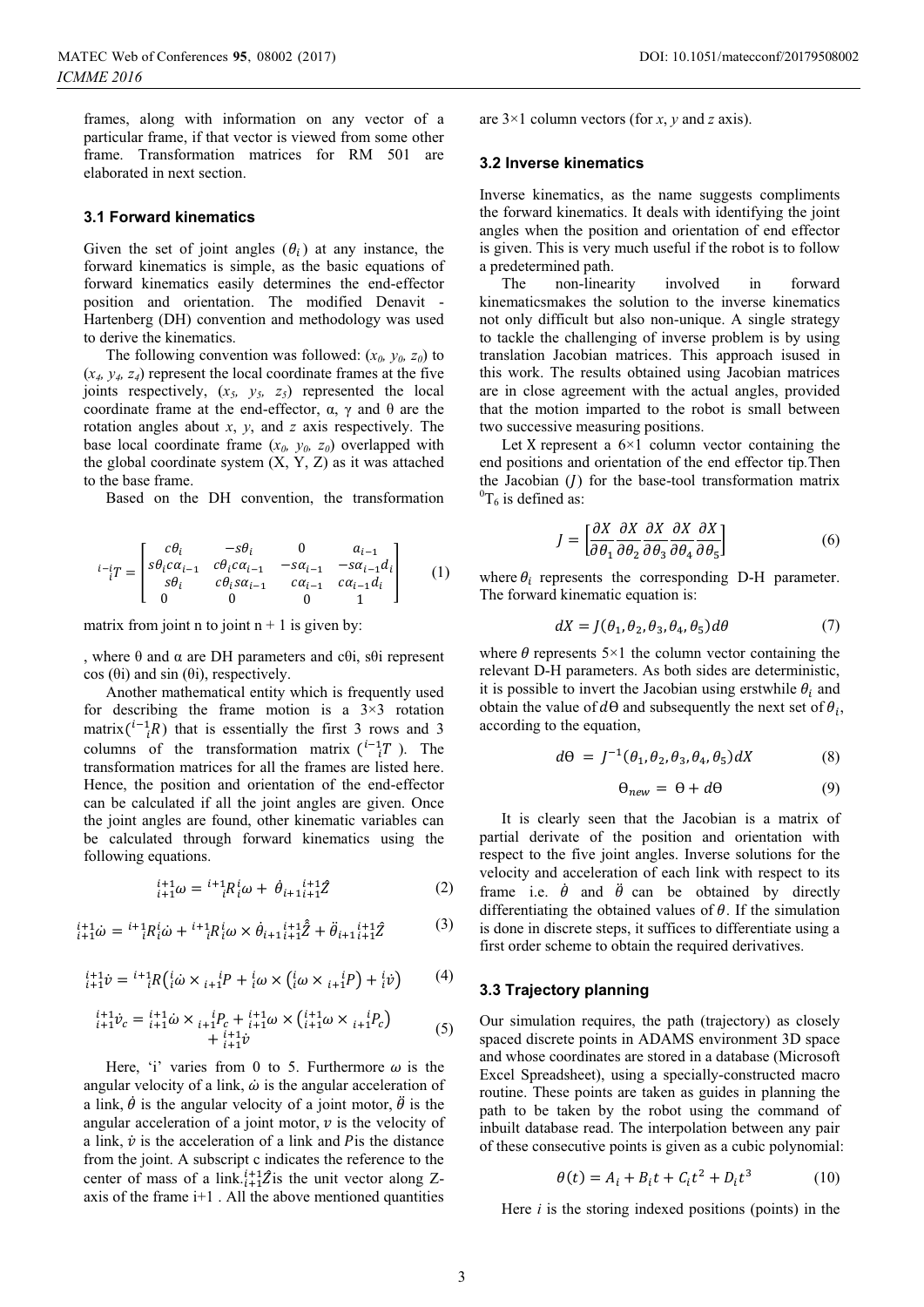database. The curve is constructed with two basic constraints. Firstly, the velocity at the starting point and the ending point are zero. Secondly, the velocity at the intermediate points are unique. The coefficients of the polynomials is solved using a Tri-Diagonal Matrix Algorithm (TDMA).

The only disadvantage of a cubic interpolation is the jerks in  $\theta(t)$ . As we can clearly see the second derivative of  $\theta(t)$  yields a linear function which will change between a pair of consecutive input points. Though this could have been avoided by a quadratic polynomial, it would render the equation solution-less due to the constraints involved.

### **4 Dynamic analysis**

Dynamic analysis is the study of motion with regard to the causal entities (forces and torques). Dynamic modeling is vital for simulation and implementation of control algorithm. The Newton-Euler methodology used here is based on Newton's second law,in order to determine inverse dynamics that is used in this paper [6]. This equation can describe the behavior of a robot manipulator link-by-link and joint-by-joint from base to end-effector, called forward recursion and also transfer the essential information from end-effector to base frame, called backward recursion.

The forward recursion dynamic equations for the force and net moment acting on a joint are:

$$
_{i+1}^{i+1}F = m_{i+1}^{i+1}\dot{v}_c \tag{11}
$$

$$
_{i+1}^{i+1}N = {c_{i+1} \atop i+1}^{i+1} i_{i+1}^{i+1} \dot{\omega} + {i+1 \atop i+1} \omega \times {c_{i+1} \atop i+1}^{i+1} i_{i+1}^{i+1} \omega \tag{12}
$$

where  $F$  is the force acting on a link,  $N$  is the moment acting on a link,  $m$  is the mass of a link,  $\omega$  is the angular velocity of a link,  $\dot{\omega}$  is the angular acceleration of a link,  $\dot{v}$  is the acceleration of a link and  $_i^c$  is the moment of inertia of a link 'i' about its center of mass.  $i<sub>i</sub>$  lis a 3×3 matrix and function of mass of the body and geometry. The rest of the quantities are 3×1 column vectors (for *x, y* and *z* axis).

The inverse recursion dynamic equations for calculating the joint forces and joint torques are:

$$
{}^{i}_{i}f = {}^{i}_{i+1}R^{i+1}_{i+1}f + {}^{i}_{i}F
$$
 (13)

$$
{}_{i}^{i}n = {}_{i}^{i}N + \underset{\substack{i+1\\i+1\\i+1}}{}^{i}R_{i+1}^{i+1}n + {}_{i}^{i}P_{c} \times {}_{i}^{i}F + \underset{\substack{i+1\\i+1}}{}^{i}P \times
$$
\n(14)

$$
\tau_i = \frac{i}{i} n^T \frac{i}{i} \hat{Z} \tag{15}
$$

where  $f$  is the force acting on a joint,  $n$  is the moment acting on a joint and  $\tau$  is the component of *n* along the local rotational axis. These quantities are  $3\times1$  column vectors (for *x, y* and *z* axis). A subscript *c* indicates the reference to the center of mass of a link.

Based on the same, required forces and joint torques can be calculated easily. It is noted that a pseudo-force is applied on each and every link that simulates gravity in real life situations by explicitly defining the acceleration of the base to be equal to  $q$  in the upward direction. Also

the maximum force and torque that the end effector experiences are clearly specified for any simulation.

# **5 Control systems**

Robotic control is considered to be the spine of robotics. It involves making a robot manipulator to perform operations automatically and precisely with the help of controllers. Hence it is a vital part in all modern robots. Typically, the controllers take the form of an equation or an algorithm which is realized via specialized computer programs.

Present industrial systems use a combination of proportional, integral and derivative (PID) control. This particular method has a wide range of applicability, ease of implementation and is very robust, while sacrificing some accuracy in comparison to non-linear control methods. The values of  $K_p$ ,  $K_d$  and  $K_i$  in the PID control loop can be fixed based on the response pattern. With any control system, the key parameters are rise time, overshoot, settling time, and the steady state error for a step input. Each of the three parameters  $(K_n, K_d, K_i)$  have distinct effects on the four output parameters above, and fine tuning is necessary to obtain the best possible response. MATLAB also offers a PID tuning algorithm that can help in deciding the values of  $K_p$ ,  $K_d$  and  $K_i$  after an iterative process. In the given example, the value of  $K_p$ ,  $K_d$  and  $K_i$  are approximately 10 each. The values are obtained with the help of MATLAB toolbox mentioned above. In this simulation a simple PID control system was implemented for each individual angle outputs.

### **6 Simulation and results**

Co-simulation between ADAMS and MATLAB is of paramount importance due to their efficient simulation platform. An acceptable format for the inputs and outputs of each program is required to execute the co-simulation. The objective of co-simulation is to establish a connection so that any change in one of the programs is reflected and further affects the other one, thus utilizing the benefits of both the program modules [7]. To provide a simulation that enables ADAMS to recognize the exported output from MATLAB, there is a need for activating the 'Control' plug-in in the 'Plug-in Manager' of ADAMS and defining the robot as a plant. After activation, a new window appears for the determination of plant and its inputs and outputs.

To call the generated plant in MATLAB, the plant name should be entered in the 'MATLAB command window' such that the computer recognizes and displays the input and output information. By executing the 'Adams\_sys' command, the block containing the information about the dynamic model is created and loaded in the SIMULINK environment. The 'Adams-sub' block created in the SIMULINK should be configured as shown in Figure3. This is a vital component, as this block is included in the master simulation and control model, which is again defined in SIMULINK as a separate entity.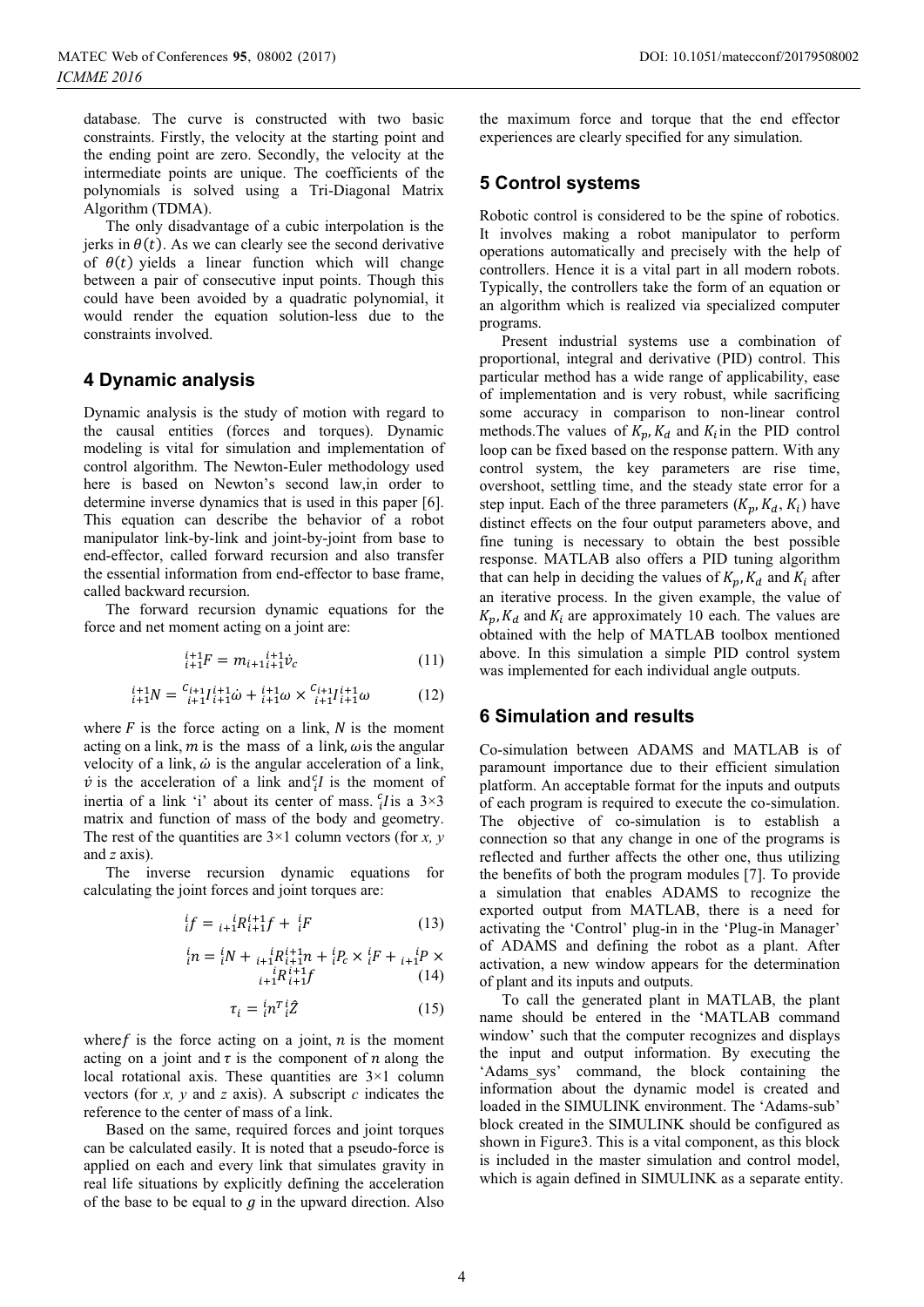**Figure 3**. Configured Adams-sub block

The master model, referred to as Master here onwards contains all the modules of the previous sections, which again uses all the concepts (transformation matrices, inverse kinematics) mentioned earlier. The Master contains the trajectory planning module, inverse dynamics module, mainframe model of the robot and its associated control systems. The modules are made of snippets of MATLAB codes hence the blocks are also



**Figure 4**. Algorithm for MATLAB/SIMULINK – ADAMS co-simulation



<sup>\*</sup>2<sup>nd</sup> Degree Norm Position is  $\sqrt{x^2 + y^2 + z^2}$ 

user-defined and embedded MATLAB functions. Outputs of the dynamics block represent the plant inputs of the robot in ADAMS, namely the joint torques. By starting the simulation in SIMULINK, the signals denoting the joint torques enter the plant and hence runs ADAMS simultaneously which continues to reach the definite final state. The system is also capable of adjusting the size of the discrete steps for each calculation. The generated trajectory functions for each motor yields the end effector to track the desired position and orientation. The flow diagram indicating path generation and inverse dynamics are shown in Figure 4.

By the end of the simulation, the end effector position in the work space is depicted in a scope of MATLAB-SIMULINK. During the simulation, real-time interactive process was shown on the ADAMS interface [8]. By comparing the results with the forward kinematics solution, it can easily be inferred that the simulation runs with the desired accuracy and precision.The graphs were generated in MATLAB-SIMULINK using the 'Scope' module. From simulation results (Figure 5), it can be seen that the links can track the given trajectory curve well with smallerror.

## **7 Conclusions**

In this paper, the virtual development of a 5-DOF robot has been done using SolidWorks and the simulation, testing and validation were carried out using ADAMS and MATLAB-SIMULINK. The validity of the control loop was put to test by imparting a sinusoidal disturbance to the joint torques.Please do note that this observed error was because of the purposeful sinusoidal disturbance. Furthermore, loading the .res file into ADAMS postprocessor, it was possible to cross-check all the inertia forces, gravity, centrifugal forces, Coriolis forces and instantaneous power of the driver motorwith the results that were obtained from calculation in MATLAB.

#### **References**

- 1. K.T. Park, Y.J. Shin, C.H. Park, Y.S. Mo, and D.C. Jeong,ICCAS, *"Robot application for assembly process of engine part,"*(2008)
- 2. D. D. Ray and M. Singh, CARPI,*"Development of a force reflecting Tele-robot for remote handling in nuclear installations,"* (2010)
- 3. B. Armstrong, O. Khatib, and J. Burdick, ICRA, *"The explicit dynamic model and inertial parameters of the PUMA 560 arm,"* (1986).
- 4. F. Cheraghpour, M. Vaezi, H. E. ShooriJazeh, and S. A. A. Moosavian, IEEE-ICM "*Dynamic modeling and kinematic simulation of Stäubli© TX40 robot using MATLAB/ADAMS co-simulation,"* (2011).
- 5. Mitsubishi Electric Corporation Tokyo,*"Movemaster II RM-501 model instruction manual",* (1984).
- 6. J. J. Craig, *Introduction to Robotics: Mechanics and Control, 3rd ed. United Kingdom: Prentice Hall,* (2003).